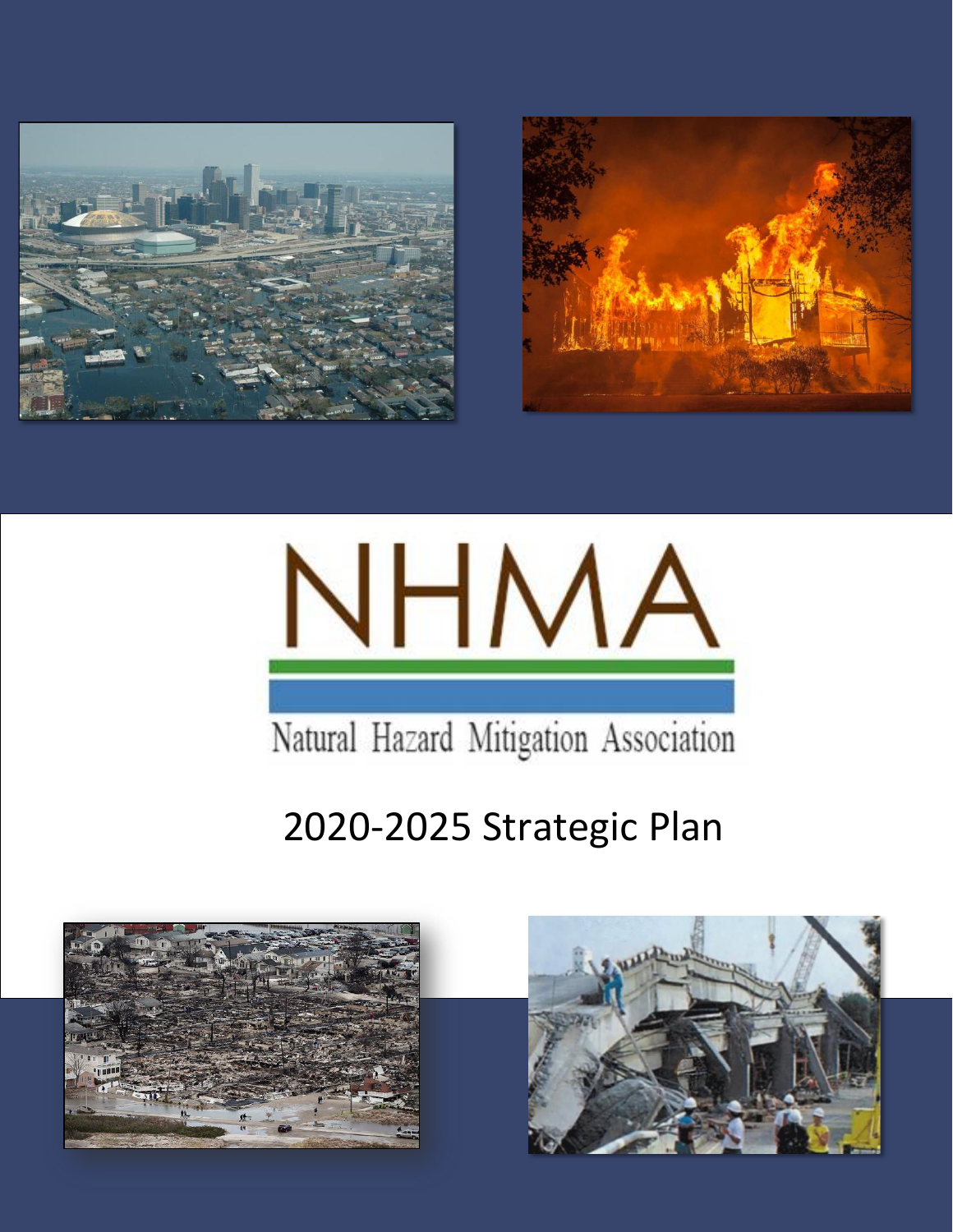### **Table of Contents**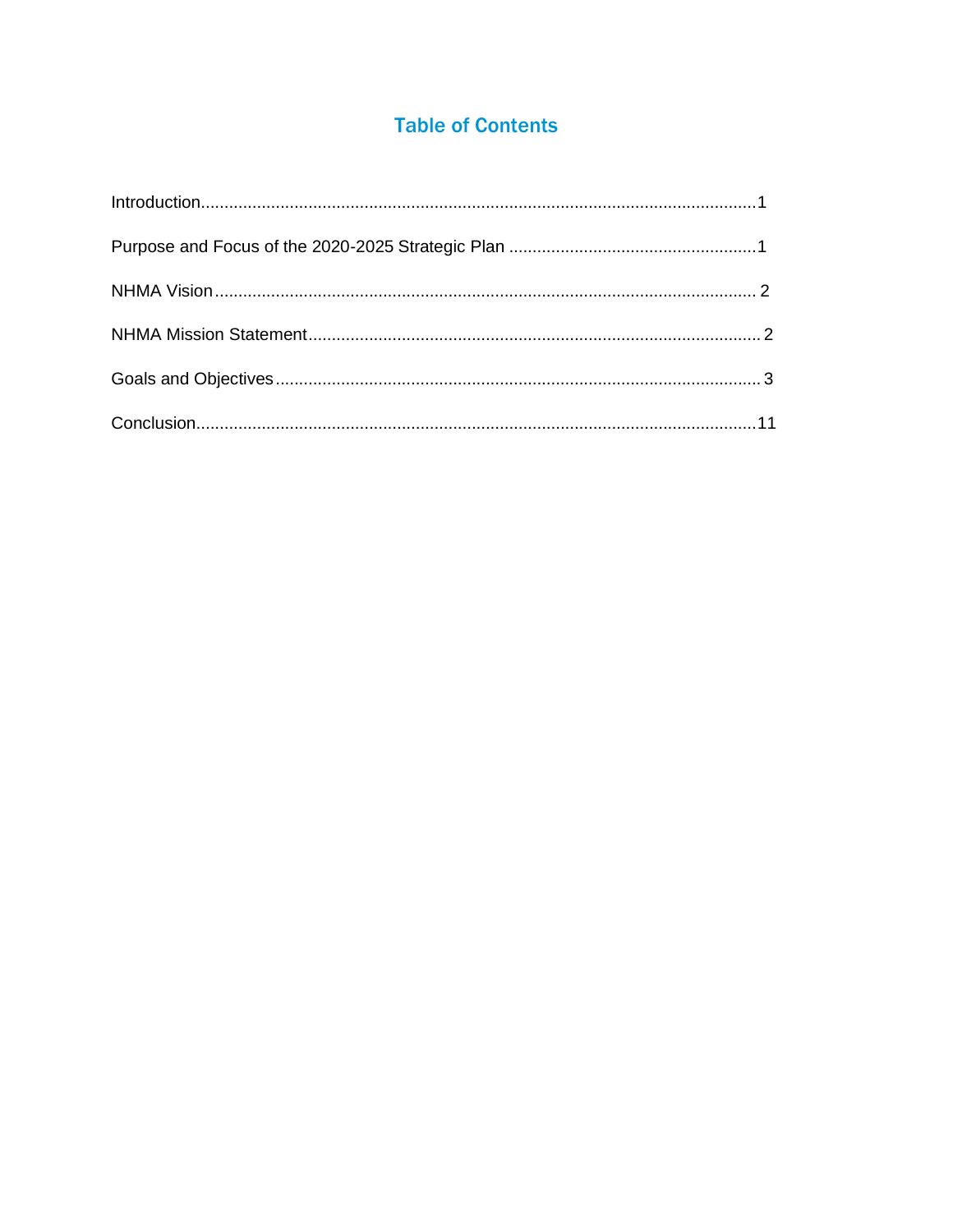# Introduction to the Natural Hazards Mitigation Association (NHMA)

The Natural Hazard Mitigation Association is a non-profit volunteer organization dedicated to reducing the impacts of natural hazards that become disasters and supporting safe and sustainable infrastructure and community resilience. We provide practical advice, assistance, and resources to those involved in Disaster Risk Reduction (DRR) and community resilience strategies. NHMA serves as a respected voice in hazard mitigation, recovery, resilience, and climate adaptation policy both in the United States and worldwide. The NHMA promotes a unified approach to reduce disaster losses from the perspective of those who will be afflicted by failure to design, construct, plan for, and respond to natural hazards. We consider the interests and contributions/roles of communities, governments, the research community, the insurance industry, and engineering, social sciences, emergency response, water resources, planning, and many other mitigation related fields.

Over the past 10 + years, since its founding in 2008, NHMA has established the Resilient Neighbors Network (RNN), the Disaster Risk Reduction Ambassador (DRR-A) Curriculum, numerous significant DRR related publications, and established an array of partnerships with Federal, State and Local entities and non-Governmental organizations working to achieve similar goals.

- The RNN was originally established with 10 communities which are still participating along with 4 additional communities. The RNN represents communities across the nation with diverse demographics and diverse natural hazard threats and risks.
- The DRR Curriculum currently includes 24 complete modules. These modules have been presented in numerous lectures, publications and workshops across the Nation. Many of the presentations have been simulcast via webinars and recorded. To date, NHMA volunteers have made appearances in 46 of our 50 states.

## Purpose and Focus of the 2020-2025 Strategic Plan

This five-year Strategic Plan is intended to establish a clear planning framework that NHMA can use to engage the *Whole Community* in achieving mutual desired outcomes for disaster risk reduction. At this time in our nation's history, a push for physical, social, and economic resilience is essential and is central to NHMA's stated mission.

In the past NHMA has relied on word of mouth accolades from annual workshops and production of handouts to market and deliver the DRR curriculum. This strategic plan recognizes the need for a more concerted professional marketing initiative to:

- Establish the value and benefits of NHMA expertise and programs,
- Develop more effective partnerships,
- Create demand for the DRR Curriculum and associated professional credentials, and
- To realize the significant return on investment of volunteer hours by national experts, the NHMA has ventured into collaborative enterprises with a significantly greater potential for expanding NHMA's mission.

While disasters bring disruption and suffering to an entire community, at-risk and historically marginalized populations that already confront by poverty, economic disinvestment, and government and societal neglect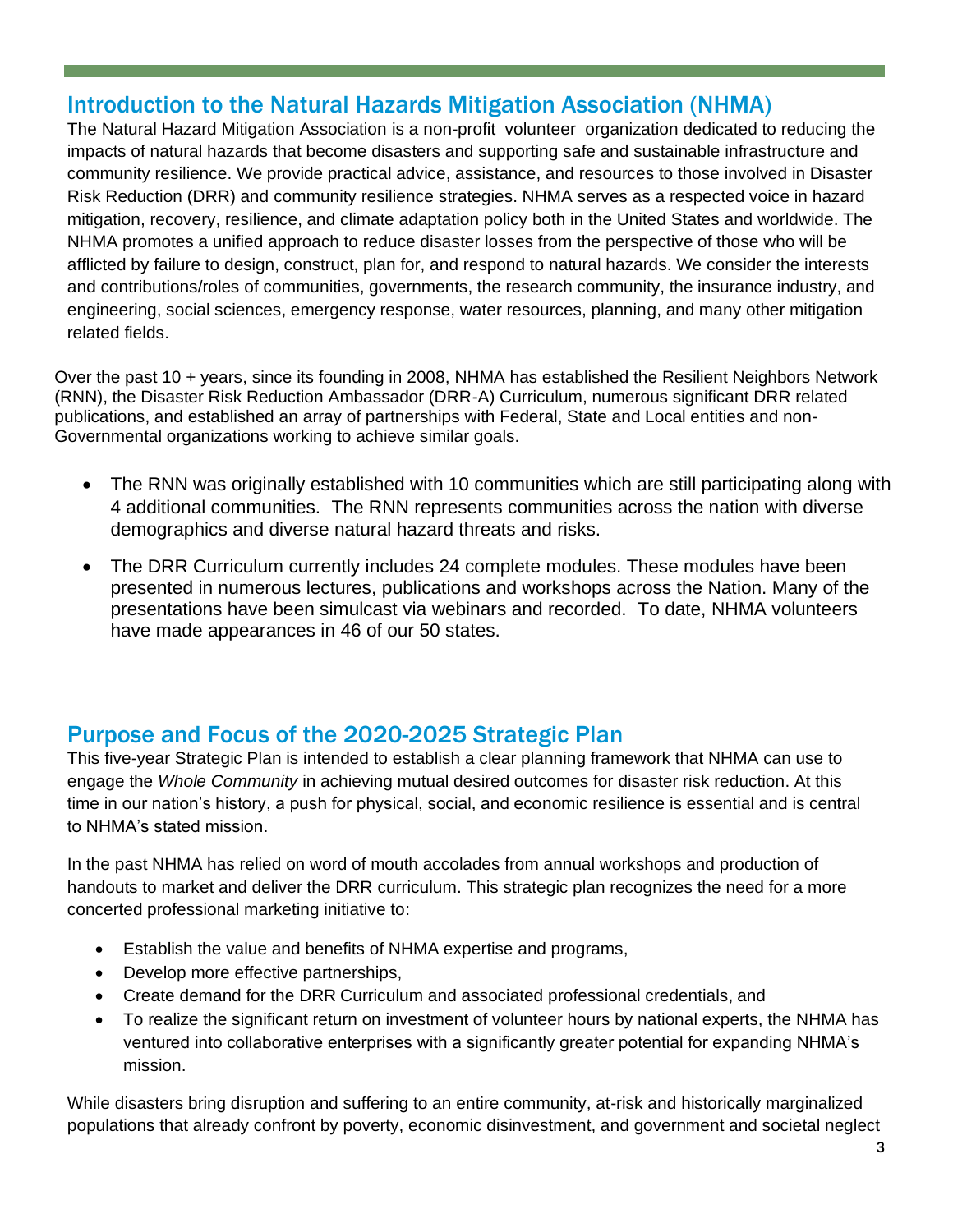are often damaged more profoundly, with far reaching negative consequences. NHMA is determined to bring a message of inclusion that will increase resilience throughout the community because the community as a whole is enhanced when all segments experience justice, equity, and environmental sustainability.

Disaster Risk Reduction can serve as a key enabler for achieving community resilience. This plan addresses comprehensive planning activity that addresses the community's families, governments, industries, organizations, and the built environment. The identification and selection of cost-effective strategies leading to short-term and long-term solutions must involve a multi-disciplinary approach. Every sector of society must be involved in its planning and execution.

The clear and urgent need to resolve societal inequities and actively support vulnerable underserved communities, coupled with the complexities of managing the impact of a worldwide COVID-19 pandemic add to the challenges to implement resilient community efforts that address the risks posed by hurricane, earthquake, wildfires or other natural hazards. Any (or all) of these hazards could play havoc with our response and recovery capability as a nation in "normal" times.

Figure 1 provides a snapshot of the increasing national risk associated with Natural Disasters that provides further emphasis to the importance of achieving these *Whole of Community* based Disaster Risk Reduction goals.



#### FIGURE 1: NOAA BILLION DOLLAR DISASTER EVENTS, 1980-2020

Note: per NOAA, 2019 was the fifth consecutive year (2015-2019) in which 10 or more billion-dollar weather and climate disaster events have impacted the United States. Over the last 40 years (1980-2019), the years with 10 or more separate billion-dollar disaster events include 1998, 2008, 2011-2012, and 2015-2019

The NHMA Disaster Risk Reduction Curriculum is ideally suited to provide an educational tool to help advance a fair, equitable, and safe future for our nation. The curriculum accords special attention to the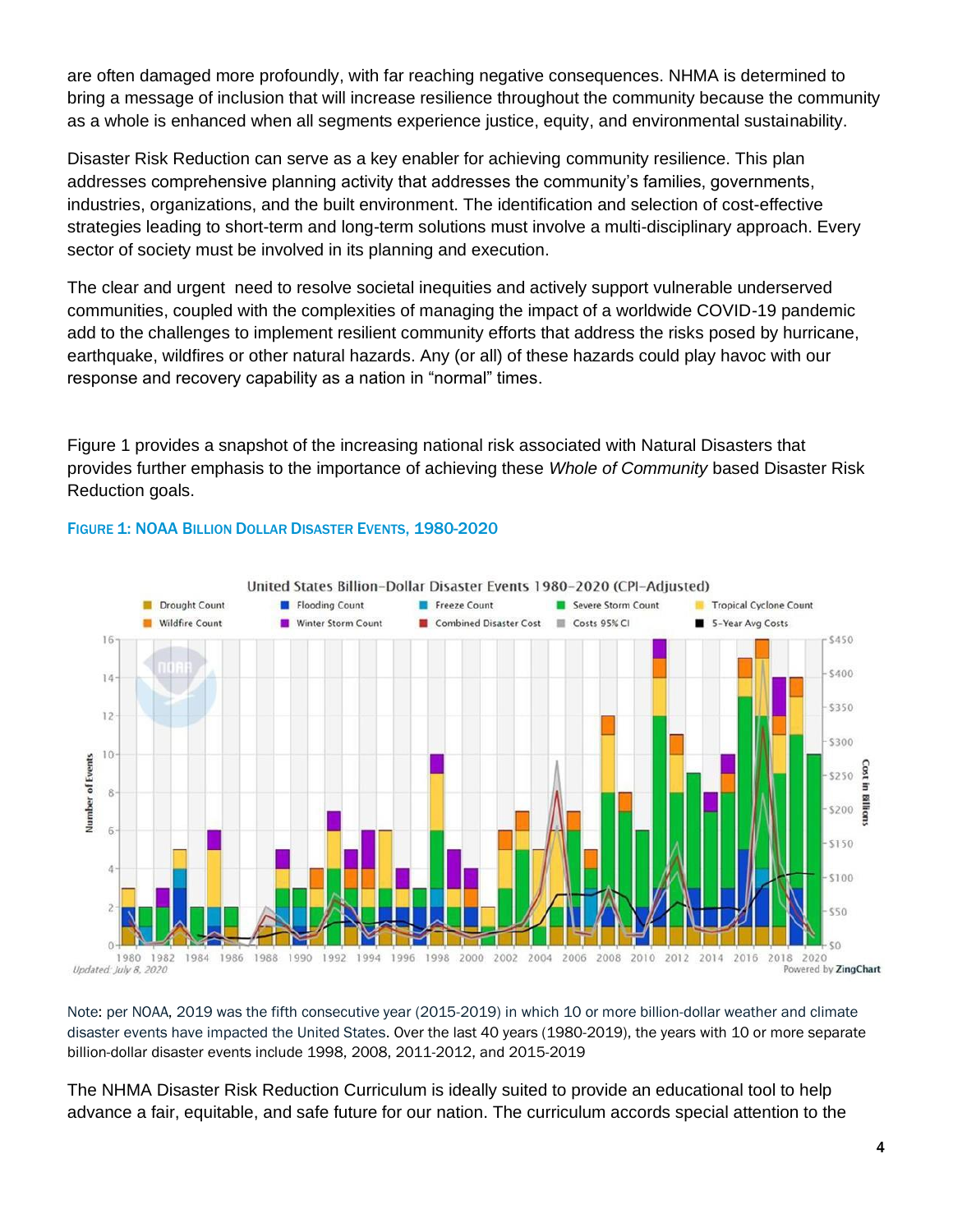most underrepresented elements of society including communities of color, low-income populations, and persons with disabilities.

#### NHMA Vision

Working together as a thoughtful and unified voice NHMA and RNN work to empower and achieve equitable, safe, and sustainable communities through disaster risk reduction.

#### NHMA Mission Statement

The NHMA promotes natural hazards risk reduction and climate adaptation through planning, adaptation, and mitigation. This is accomplished by creating a forum to:

- Promote steps to reduce the risk and consequences of natural hazards with an emphasis on the most vulnerable populations and communities that often bear greater environmental burdens and suffer disproportionate harm in disasters.
- Share ideas and experiences across a wide range of mitigation practitioners and populations at risk.
- Develop a thoughtful and unified voice that resonates with community leaders, decision-makers, and populations at risk.
- Promote greater awareness of the social, economic, and environmental components of safe and resilient development.
- Develop strategies that address a lifecycle approach to multi-hazard community resilience including critical infrastructure/lifelines.
- Create more equitable and sustainable hazard mitigation programs and projects so that that foreseeable and increasing natural hazards and exposures do not become disasters and impact community sustainability.
- Encourage, challenge, and incentivize communities to incorporate mitigation into governmental and political leadership dialogue.

#### Goals and Objectives

Our overall vision, mission, goals, objectives, and program/planning strategy will be implemented by creating a dynamic, highly interactive forum to:

- Share ideas and experiences across a wide range of populations at risk.
- Develop a thoughtful and unified voice designed to promote grass-roots efforts to achieve actionable and measurable risk reduction from natural hazards.
- Promote greater awareness of the social, economic, and environmental and political components of safe and resilient development.
- Advocate for more equitable, safe and sustainable hazard mitigation and community resilience programs and policies.
- Advocate for racial equity and marginalized populations as NHMA executes this strategic plan and the annual operations plans**.**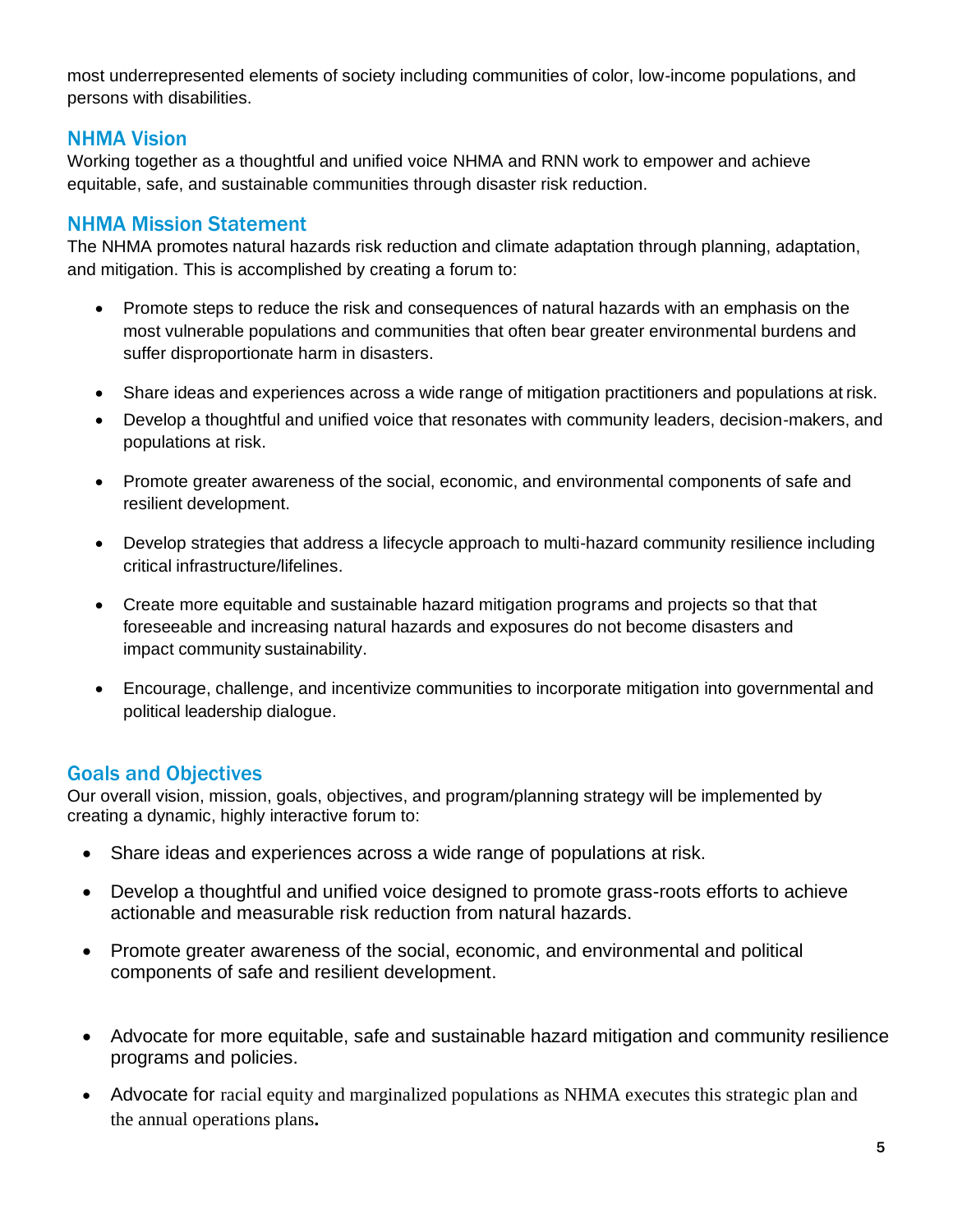- Align NHMA performance measures with desired outcomes at the state and local level we will work with our partners to define baseline conditions from which we can establish specific performance measures for each goal.
- Assist in the communication of local needs and desires to FEMA (Federal emergency Management Agency) and others.

The goals for this five-year strategic plan were carefully crafted to ensure alignment with the overall organizational vision. The goals are not presented in a priority order – they each carry equal importance in shaping NHMA operational activities and initiatives/actions. Figure 2 below provides an overview of how NHMA goals and objectives inform a lifecycle approach to community resilience that can converge with specific disaster event cycles to enable achievement of short- and longer-term risk reduction and resilience outcomes. This demonstrates the inter-operable DRR/Resilience relationship between pre-event and postevent actions



FIGURE 2: "LIFECYCLE" INTER-OPERABILITY BETWEEN PRE-EVENT COMMUNITY RESILIENCE AND SPECIFIC DISASTER EVENT PLANNING, OPERATIONS AND RISK MANAGEMENT

#### Goal 1: Establish a national and international forum for comprehensive *Disaster Risk Reduction* information sharing and collaboration by 2024

*Objective 1: Support development of a "Practical Community Resilience" (PCR) Initiative that enables NHMA to work with partners to assist states and communities with the process of translating national programs/policies/initiatives to reflect effective disaster resilience strategies and actions that comport with community vision and goals.*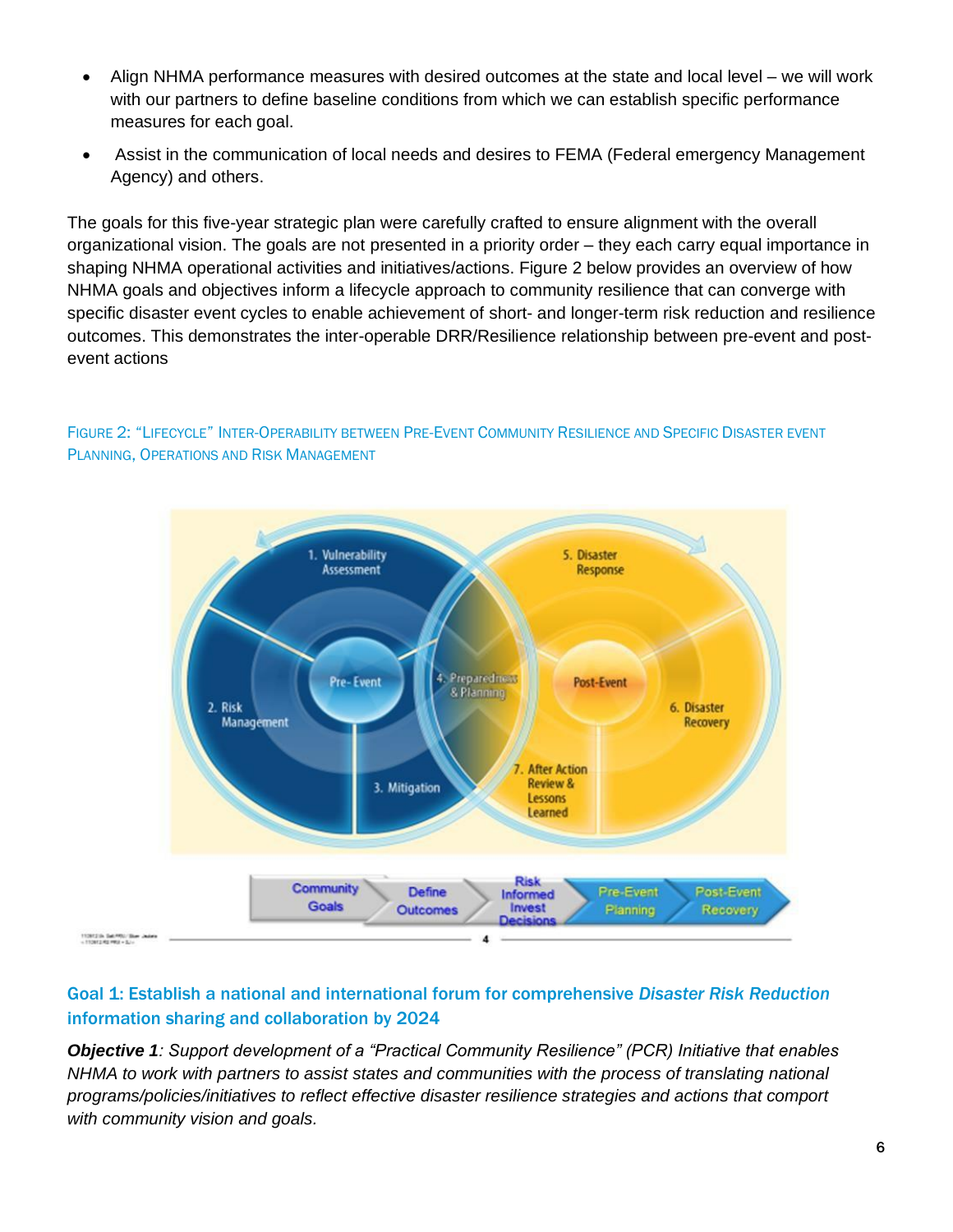**Strategy 1:** Based on a concept initially developed by representatives from Clemson University, United States Army Corps of Engineers (USACE), and Department of Energy (DOE), and supported by NHMA, PCR represents a strategy to help disadvantaged communities develop resiliency plans by leveraging existing successful programs. When implemented, this concept is designed to improve the disaster resilience of economically disadvantaged communities by best practice methodologies to inventory, assess, manage, and reduce long term risk. This approach uses a low-cost execution model for determining the current resilience of community economic, social, environmental and lifeline systems and creates operational resilience by engaging all four sectors—public, private, citizens, and insurance.



**Strategy 2:** Develop partnerships with NGOs, government agencies and academia to leverage DRR initiatives that support desired national results by assisting states with planning, training/education and advising Federal agencies on effective DRR implementation through active engagement of an NHMA cadre of DRR professionals and academic leaders. NHMA's access to a wide range of technical, scientific, legal and practical political expertise at the local government and social activist levels affords an opportunity to jump-start community discussions about the economic and fiscal, legal, social and political benefits of a consistent commitment to mitigation, and thus resilience. Our membership has a wide breadth of professional expertise, and diverse representation from many disciplines in the public and private sectors. This strategy will stimulate engagement of NHMA members and partners to assist communities to identify and address known natural hazards that if not mitigated, could pose extremely serious social and economic consequences.

#### Goal 2: Operationalize the Disaster Risk Reduction Curriculum by 2022

*Objective 1 Implement the Disaster Risk Reduction Curriculum to assist States and Communities in*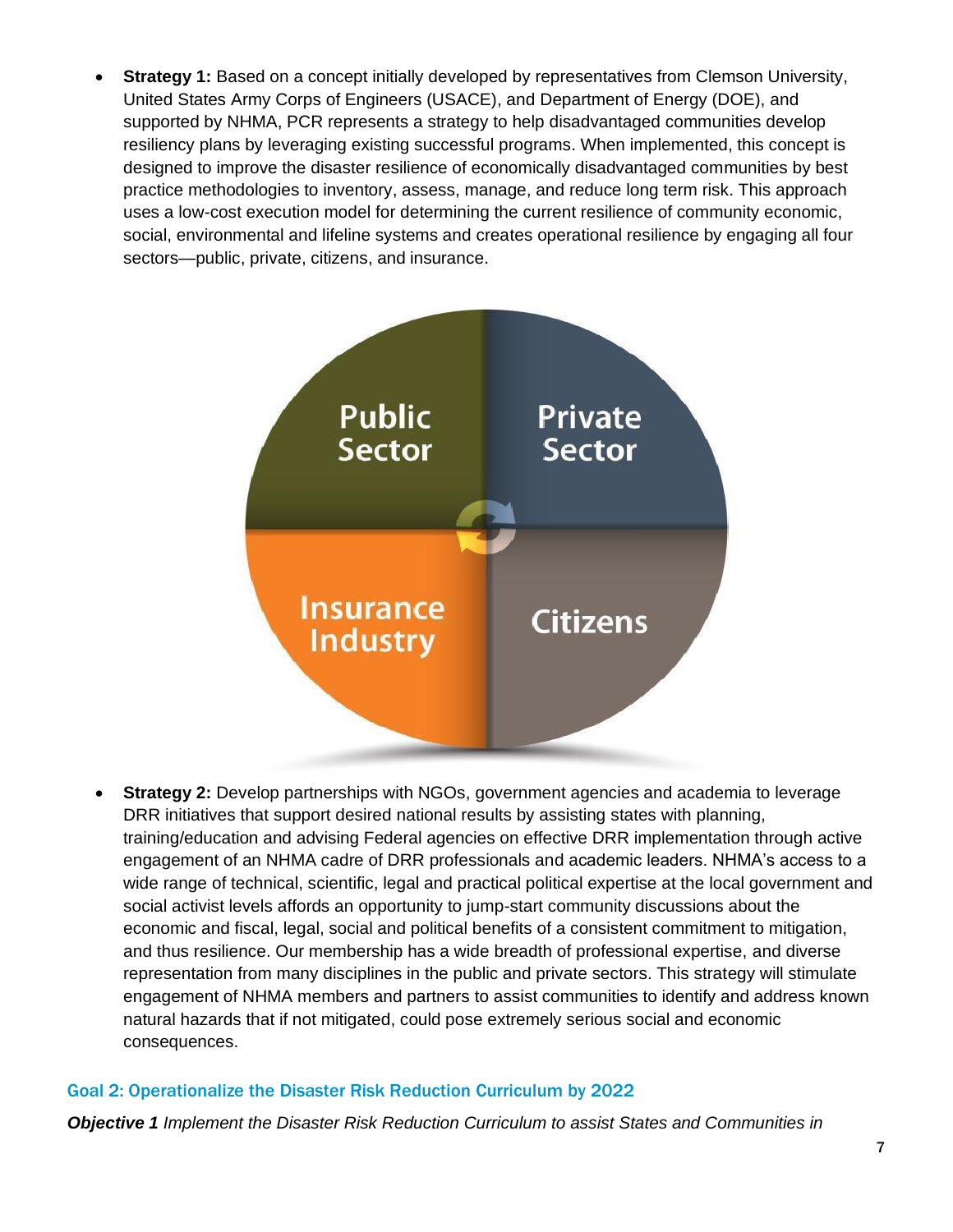*achieving desired DRR outcomes. Addressing and mitigating known hazards in advance limits the extent of the recovery from a natural disaster that is necessary. NHMA is committed to this fundamental principle of disaster mitigation. Mitigation is the ultimate public safety objective because what can be anticipated can be mitigated; what does not break need not be repaired.*

- **Strategy 1:** NHMA will operationalize the DRR Curriculum by 2022. This includes updating the current 24 modules, identifying new modules required, and developing an implementation plan that effectively makes available this curriculum nationally in collaboration with academic institutions, Federal agencies, and other NGOs working in the DRR space. This will include a strategy to operationalize the curriculum in context with community and infrastructure resilience and mitigation programsand projects, with particular emphasis on under-served and economically challenged communities.
- **Strategy 2:** NHMA will create a learning environment that emphasizes service and project-based learning. This will include use of an established and tested learning management system (LMS) to align with DRR training and education objectives of State and Local Agencies and facilitate access to tools that are available (e.g  $-$ Open FEMA Tool)<sup>1</sup> and others.
- **Strategy 3:** NHMA and partners will establish a certification/recertification criteria and gateway forcurriculum instructors to include establishing standards for instructors and the learning environment, i.e. in- person training session, online training or blended. This will include establishing required course work for basic and advanced instructor/ambassador designation.

*Objective 2: Develop a National Standard for DRR and Community Resilience Performance based on the DRR Curriculum and National goals and establish a recognized credential for mitigation professionals that are certified to achieve those standards.*

- **Strategy 1:** Leverage all applicable grants to enable NHMA support to the implementation of the National Mitigation Strategy (NMS) and other National Plans/Strategies at State/Local levels by enabling disadvantaged and underserved Communities to both develop and effectively manage available grants that leverage resources to achieve DRR results.
- **Strategy 2:** Engage Natural Hazard Centers and other academic institutions and consortia to identify and prioritize research needs and capability gaps driven by program requirements and improve future infrastructure and community resilience.
- **Strategy 3:** Develop tools and methods to fill capability gaps by leveraging resources and maximizing collaboration and communication with other partners.

#### Goal 3: Improve the nation's ability to reduce and mitigate risk from natural hazards especially with an emphasis on addressing the risk of multiple and cascading hazard scenarios.

*Objective 1 Engage states and communities to identify and address natural hazard risk management challenges, including the effects of cascading hazard events that may also include technological hazards resulting from damage to industrial and chemical plants. This could include supporting development of all hazard mapping tools.*

*Objective 2: Engage national-level interagency partners to identify natural hazard risk management*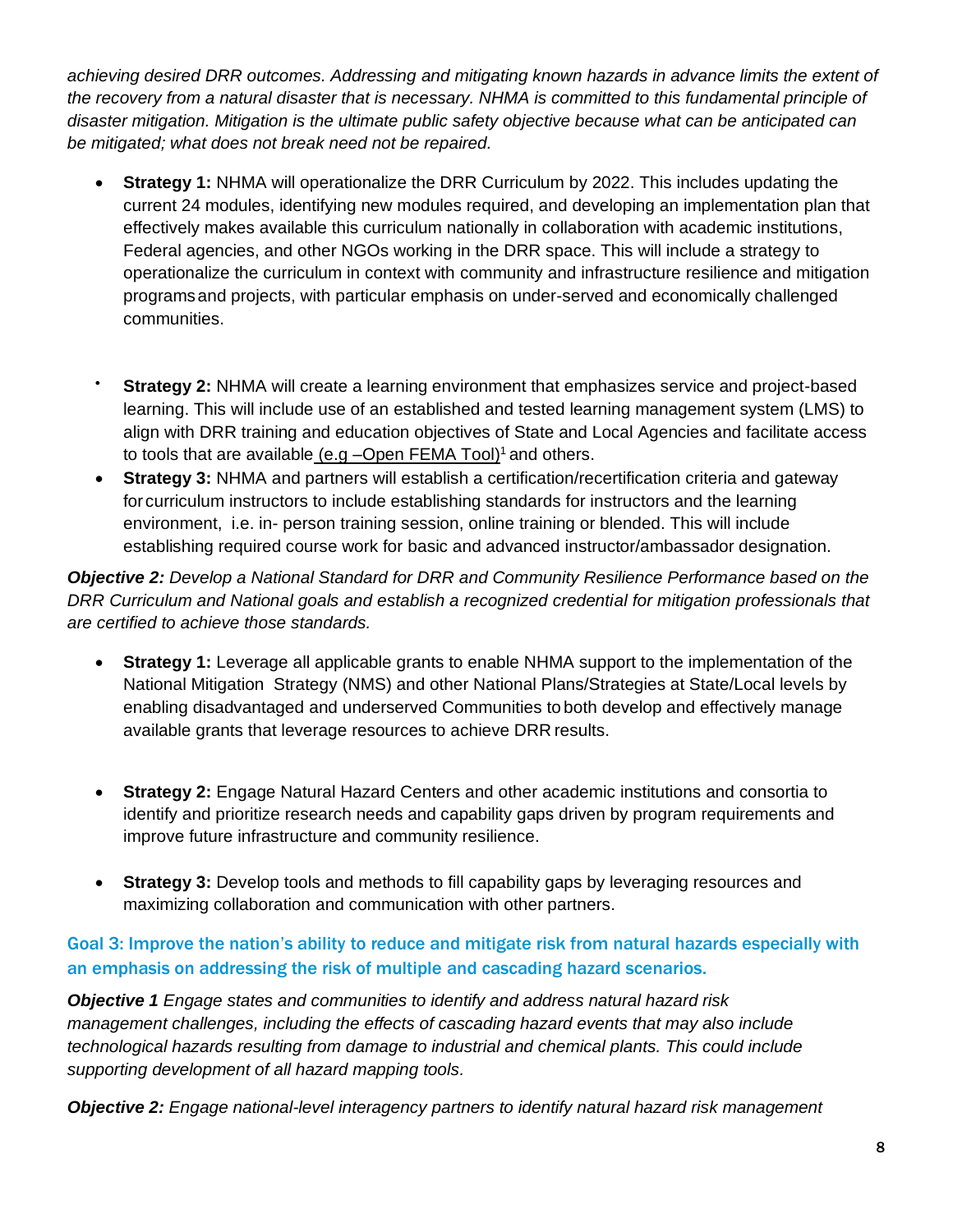*challenges and develop collaborative solutions.*

• **Strategy 1:** Fully engage with opportunities to support national strategic goals, objectives and programs such as the *NMS* and the Building Resilient Infrastructure and Communities (BRIC) Program, and actively engage multiple other collaborative Federal and Non-Federal programs and Grants such as HUD CDBG, USACE Silver Jackets, and various NGOs. Figures 3 and 4 provide the guiding principles of the BRIC Program and the key elements of good mitigation projects established by FEMA, which align well with NHMA objectives overall. The overall role for NHMA will be to serve as an "ombudsman" for assisting communities in aligning and engaging a broad portfolio of DRR programs and grants with their specific DRR needs based on quality risk assessments and mitigation plans, and to provide useful feedback to Federal agencies and national partners towards improving overall program/policy performance and results.

<sup>1</sup><https://www.fema.gov/about/openfema/data-sets>

Innovation

**Maintain Flexibility** 

FIGURE 3: BUILDING RESILIENT INFRASTRUCTURE AND COMMUNITIES (BRIC) GUIDING PRINCIPLES



# **BRIC's Guiding Principles**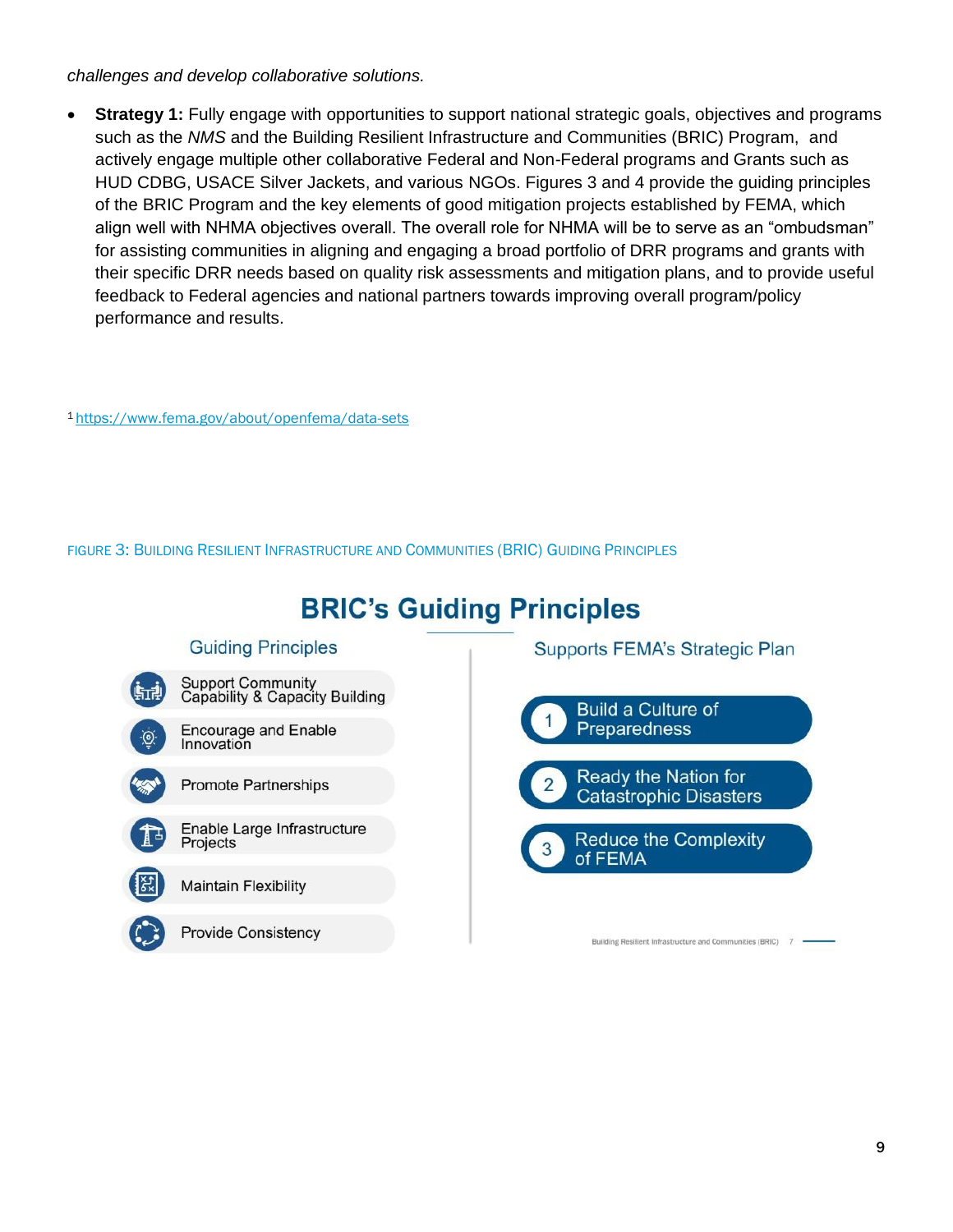

*Objective 3: Work internally to develop an operations strategy that will improve NHMA's ability to provide and refer sources of technical assistance to state, local, and tribal governments to address natural hazard risk management challenges.*

- **Strategy 1:** Continue development of the Resilient Neighbors Network (RNN) to assist communities in developing a means of identifying and minimizing identifiable natural hazards that pose a risk to their physical safety and economic well-being. NHMA and its RNN colleagues focus on helping communities, which know best their values for safety and economic prosperity, to navigate the path to their desired objectives. In terms of future direction, we will review and evaluate the NHMA's RNN program through the lens of FEMA's Building Resilient Infrastructure and Communities (BRIC) and other grant programs and develop a revolutionary approach that will include USACE Silver Jackets, Community and Economic Development including the *Clemson Engineers for Developing Countries* (CEDC) type of models (student engagements), seek increased support for student and graduate student involvement, the Resilient Nation Partnership Network (RNPN), and also engage NACO, National Association of Counties) NEMA (National Emergency Management Association), NHC (Natural Hazards Center) and ASFPM (Association of State Floodplain Managers) and ASWM (Association of State Wetland Managers), that will evolve into an increasingly coherent national program. This will include:
	- $\circ$  Review of the existing RNN program and proposal of changes and improvements that incorporate these proposed new features/concepts to be pilot tested with selected communities with funding from Federal funding sources, or other sponsors.
	- $\circ$  Develop and provide a DRR/Resilience model and strategy to achieve proof of concept and establishment of a typical Statewide program than can be implemented at the community level